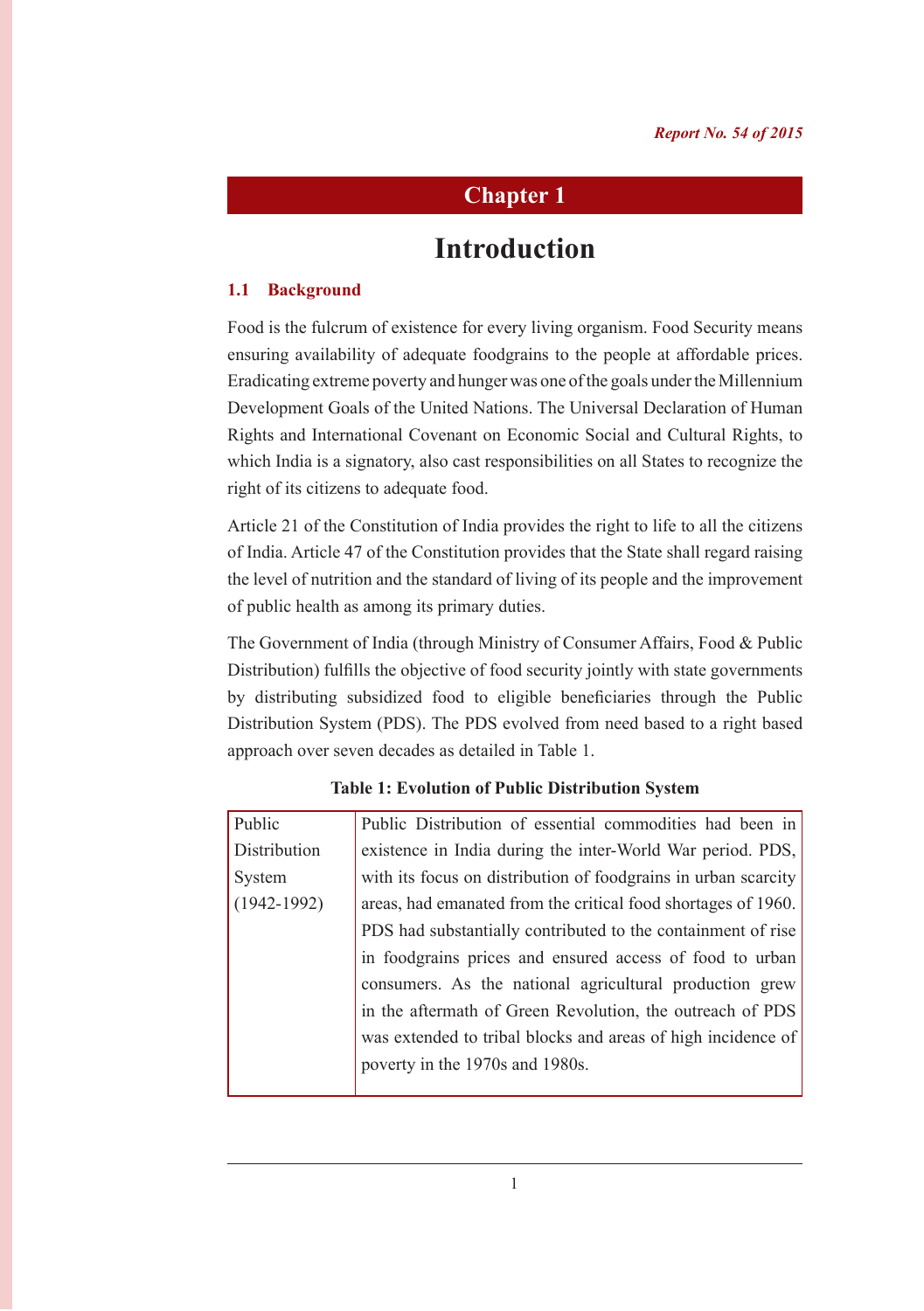| Revamped<br>Public<br>Distribution<br>System         | The Revamped Public Distribution System (RPDS) was<br>launched in June, 1992, with a view to strengthen and<br>streamline the PDS as well as to improve its reach in the far-<br>flung, hilly, remote and inaccessible areas where a substantial<br>section of the poor live. It covered area specific programmes<br>such as the Drought Prone Area Programme (DPAP),<br>Integrated Tribal Development Project (ITDP), Desert<br>Development Programme (DDP) and certain Designated<br>Hill Area (DHA) with respect to improvement of the PDS<br>infrastructure. Foodgrains for distribution in RPDS areas<br>were issued to the States at 50 paise below the Central Issue<br>Price. The scale of issue was up to 20 kg per Ration card.                                                                                                                 |
|------------------------------------------------------|-----------------------------------------------------------------------------------------------------------------------------------------------------------------------------------------------------------------------------------------------------------------------------------------------------------------------------------------------------------------------------------------------------------------------------------------------------------------------------------------------------------------------------------------------------------------------------------------------------------------------------------------------------------------------------------------------------------------------------------------------------------------------------------------------------------------------------------------------------------|
| <b>Targeted Public</b><br>Distribution<br>System     | In June 1997, the Government streamlined the system into<br>a Targeted Public Distribution System (TPDS), by issuing<br>special cards to the Below Poverty Line (BPL) families and<br>providing foodgrains to them at specially subsidized prices.<br>TPDS also covered Above Poverty Line (APL) population,<br>although the price for APL beneficiaries was kept higher<br>than BPL beneficiaries. In order to reduce hunger among the<br>poorest segments of the population, the Government launched<br>the Antyodaya Anna Yojana (AAY) in December 2000 and to<br>make PDS benefits more substantial in terms of both quantity<br>and nutrition for this section of the population.                                                                                                                                                                    |
| <b>National Food</b><br>Security Act,<br>2013 (NFSA) | NFSA provides a statutory basis for a framework which<br>assures food security for nearly two-thirds of the population<br>and seeks to make the right to food a legal entitlement by<br>providing subsidized foodgrains on the existing TPDS. Up to<br>75 per cent of the rural and 50 per cent of urban population as<br>per Census 2011 at all India level is envisaged to be covered<br>under NFSA and the States shall be allocated foodgrains as<br>specified for the above coverage. The State-wise percentage<br>coverage has been determined by the Planning Commission,<br>based on 2011-12 National Sample Survey Organization<br>(NSSO) survey on consumption expenditure. Since coverage<br>under NFSA has been delinked from poverty estimates, the<br>hitherto followed system of APL and BPL beneficiaries would<br>no longer be relevant. |

**Source: Records of the Ministry**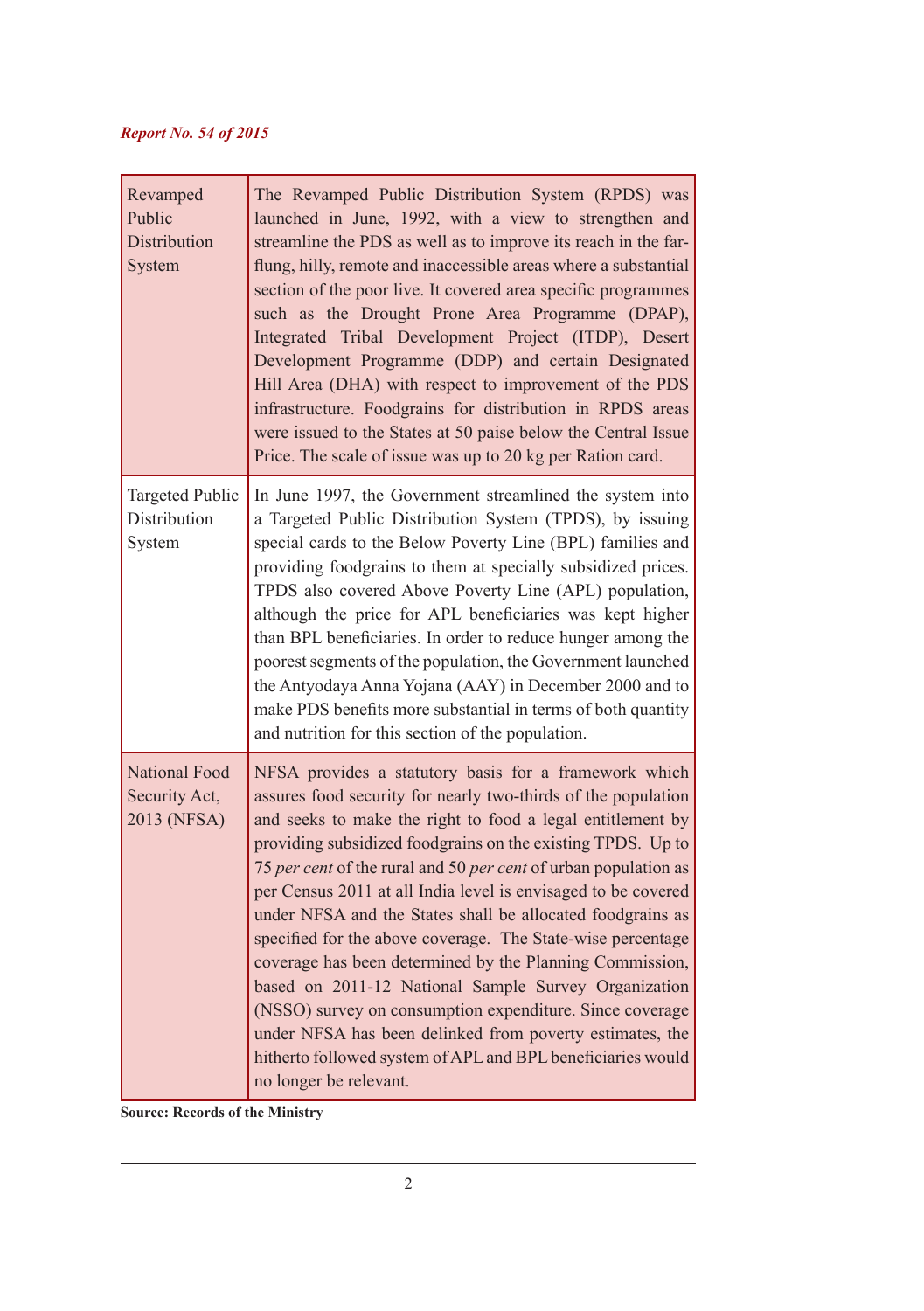# **1.2 The salient features or provisions of the National Food Security Act, 2013**

- Identification of beneficiaries under NFSA to be completed in one year's time i.e. by 4 July 2014.
- Within the coverage determined for each State, the State Governments were to identify the AAY and the Priority Households; Entitlement of existing AAY households to be protected at 35 kg per household per month, while each member of such priority household to get 5 kg of foodgrains per month.
- Subsidized prices-  $\bar{z}3$ ,  $\bar{z}2$ ,  $\bar{z}1$  per kg for rice, wheat and coarse grain respectively fixed for a period of 3 years from the date of commencement of NFSA and is to be suitably linked to the Minimum Support Price (MSP) thereafter.
- Protection of annual average off-take of foodgrains for last the three years under normal TPDS in case annual allocation of foodgrains under NFSA to any State was less than their average annual off-take of foodgrains.
- Pregnant women and lactating mothers are entitled to meals and maternity benefit of not less than  $\bar{\tau}$  6,000 per delivery.
- Children in the age group of 6 months to 14 years are entitled to meals under Integrated Child Development Services (ICDS) and Mid Day Meal (MDM) schemes being implemented by Ministry of Women and Child Development and Ministry of Human Resource Development respectively.
- Eldest woman of the household of 18 years or above is to be treated as the head of the household for the purpose of issuing ration cards.
- Provisions for food security allowance to entitled beneficiaries in case of non-supply of foodgrains as per their entitlement.
- Establishment of Grievance Redressal Mechanism at the district and state levels, with states having the flexibility to use the existing machinery or set up separate mechanism.
- Central Government to provide assistance to the State in meeting the expenditure incurred by it towards intra-state movement, handling of foodgrains and margins paid to the fair price shop (FPS) dealers.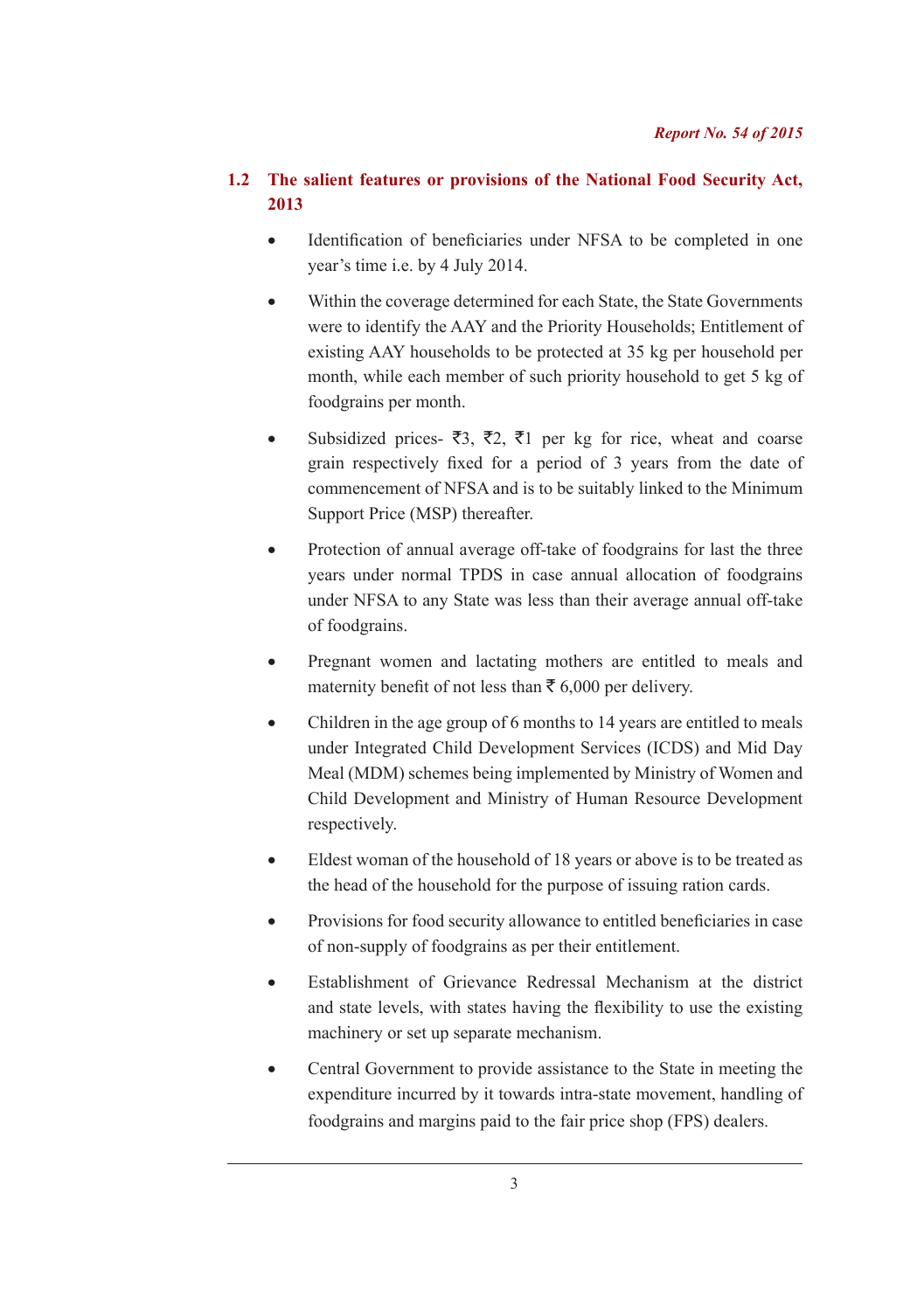- Provisions for transparency and accountability by placing TPDS related records in public domain, Social Audit and Vigilance Committees.
- Provision for penalty on public servant or authority, to be imposed by the State Food Commission, in case of failure to comply with relief recommended by the District Grievance Redressal Officer.
- In case of short supply of foodgrains from the central pool to a State, the Central Government shall provide funds to the extent of short supply to the State Government.

#### **1.3 Comparison of features of TPDS vis-à-vis NFSA**

The NFSA relies on the existing TPDS. However, in order to remove the deficiencies in the existing TPDS and to ensure food security to intended beneficiaries, certain new features have been incorporated in the TPDS under NFSA. The following table compares the features of the earlier TPDS with those of the NFSA:

| <b>Attribute</b>                                    | <b>TPDS</b>                                                | <b>NFSA</b>                                                                                                                                                                                                                                                                |
|-----------------------------------------------------|------------------------------------------------------------|----------------------------------------------------------------------------------------------------------------------------------------------------------------------------------------------------------------------------------------------------------------------------|
| Implication of<br>right for food                    | No legal backing                                           | <b>Statutory backing</b>                                                                                                                                                                                                                                                   |
| Coverage                                            | 01.03.2000)                                                | 99.22 <sup>1</sup> crore beneficiar- Upto 75 per cent of rural and<br>ies i.e. 18.04 crore house- upto 50 <i>per cent</i> of urban popu-<br>holds x 5.5 (average mem- lation <i>i.e.</i> about 81.34 crore ben-<br>bers in a household as on eficiaries as per Census 2011 |
| Categories                                          | AAY, BPL and APL                                           | AAY and priority households<br>i.e., households identified by<br>States based on guidelines/crite-<br>ria formulated by them                                                                                                                                               |
| Entitlements<br>of beneficiaries<br>(category-wise) | family/ month<br>$APL: 15-35$ Kg/family/<br>month          | AAY and BPL: 35 Kg/ AAY: 35 Kg/family/ month<br>priority households: 5 Kg/per-<br>son/month                                                                                                                                                                                |
| Prices of<br>foodgrains                             | Kg for wheat.<br>Prices differ across the<br><b>States</b> | AAY: $\bar{\xi}$ 3/Kg for rice, $\bar{\xi}$ 2/ AAY and priority households: $\bar{\xi}$<br>$3/Kg$ for rice, ₹ 2/Kg for wheat<br>BPL and APL categories: and $\overline{z}$ 1/Kg for coarse grains                                                                          |

# **Table 2: Comparison of features of TPDS vis-à-vis NFSA**

<sup>&</sup>lt;sup>1</sup>99.22 Crore include 63.22 Crore APL beneficiaries. Under NFSA, the coverage is more towards reducing the unintended beneficiaries.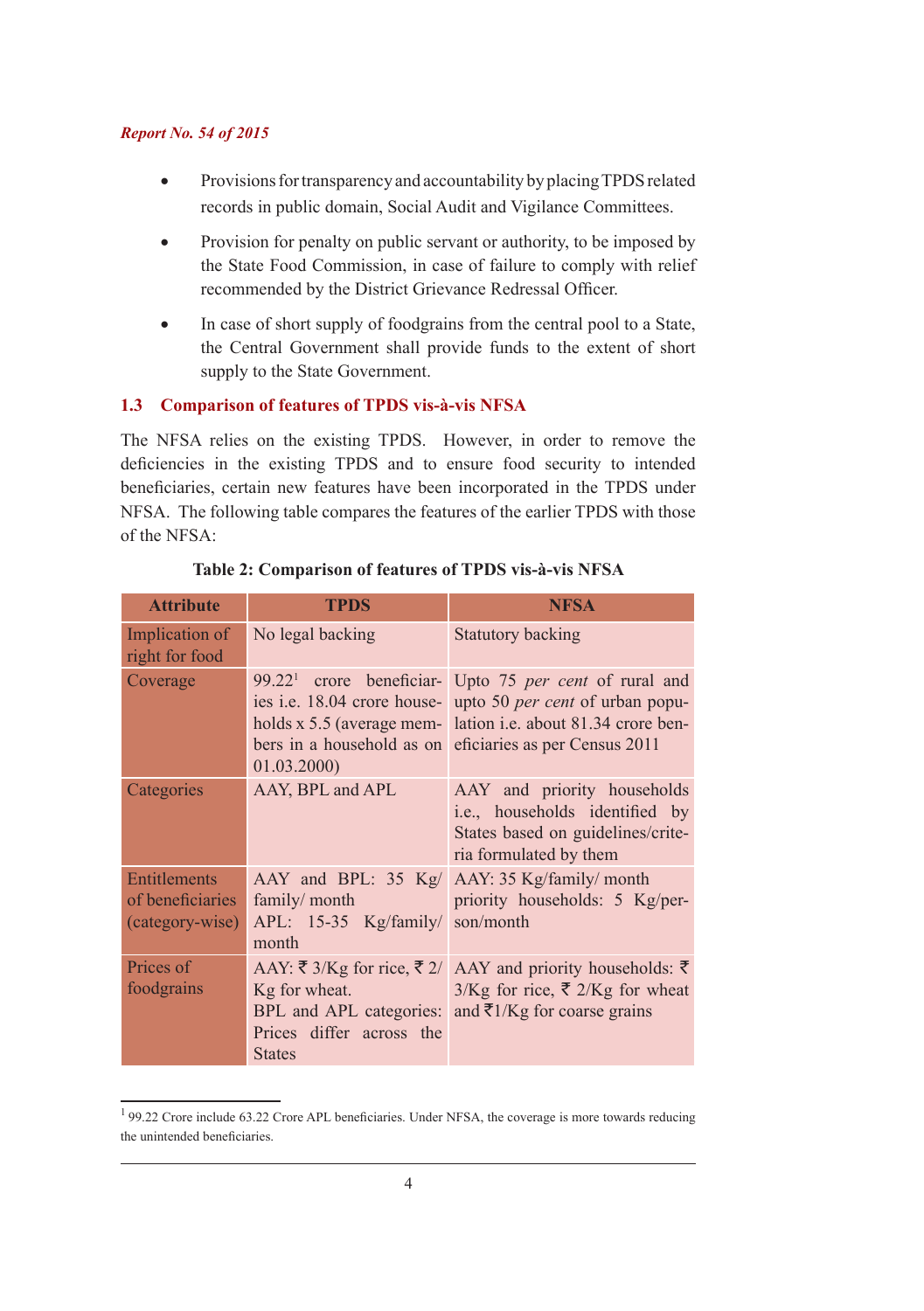| <b>Attribute</b>                   | <b>TPDS</b>                                                                                                                                                                                                                                                                                                                                                                                                                                                     | <b>NFSA</b>                                                                                                                                                                                                                                                                                                                                                                                                                                                                          |
|------------------------------------|-----------------------------------------------------------------------------------------------------------------------------------------------------------------------------------------------------------------------------------------------------------------------------------------------------------------------------------------------------------------------------------------------------------------------------------------------------------------|--------------------------------------------------------------------------------------------------------------------------------------------------------------------------------------------------------------------------------------------------------------------------------------------------------------------------------------------------------------------------------------------------------------------------------------------------------------------------------------|
| Identification of<br>beneficiaries | Centre:<br>Releases state-wise esti-<br>mates of population to be<br>covered under TPDS<br>State:<br>Identify eligible house-<br>holds                                                                                                                                                                                                                                                                                                                          | Centre:<br>Releases state-wise estimates of<br>population to be covered under<br><b>NFSA</b><br>State:<br>AAY: identify beneficiaries<br>in accordance with the AAY<br>scheme guidelines issued by<br><b>Central Government</b><br>Priority Households: Identify<br>beneficiaries in accordance with<br>such guidelines as the State<br>Government may specify                                                                                                                       |
| Centre-State<br>responsibility     | foodgrains through Food<br>Corporation<br>of India State:<br>transportation<br>tion,<br>$\sigma$<br>foodgrains upto designat-<br>ed depots of FCI<br>State: Takes delivery of<br>foodgrains from FCI go-<br>down to State Storage<br>tion borne by the State),<br>from State storage depots<br>to Fair price shops (cost<br>of transportation either<br>passed on to the benefi-<br>ciaries except AAY ben-<br>eficiaries or borne by the<br>State Government). | Centre: Procurement of Centre: Same as current system<br>Takes<br>delivery<br>of<br>(FCI), state-wise alloca- foodgrains from FCI Depots to<br>State Storage depots, Delivery<br>of foodgrains from State stor-<br>age depots to Fair price shops<br>through door-step delivery (cost<br>of transportation to be shared by<br>Central and State Governments<br>depot (cost of transporta- in the ratio of 50:50 in respect of<br>23 States and 75:25 in respect of<br>$132$ states). |

<sup>&</sup>lt;sup>2</sup> Seven States of North East, Sikkim, J&K, Himachal Pradesh, Uttrakhand, UTs of Lakshadweep, A&N Islands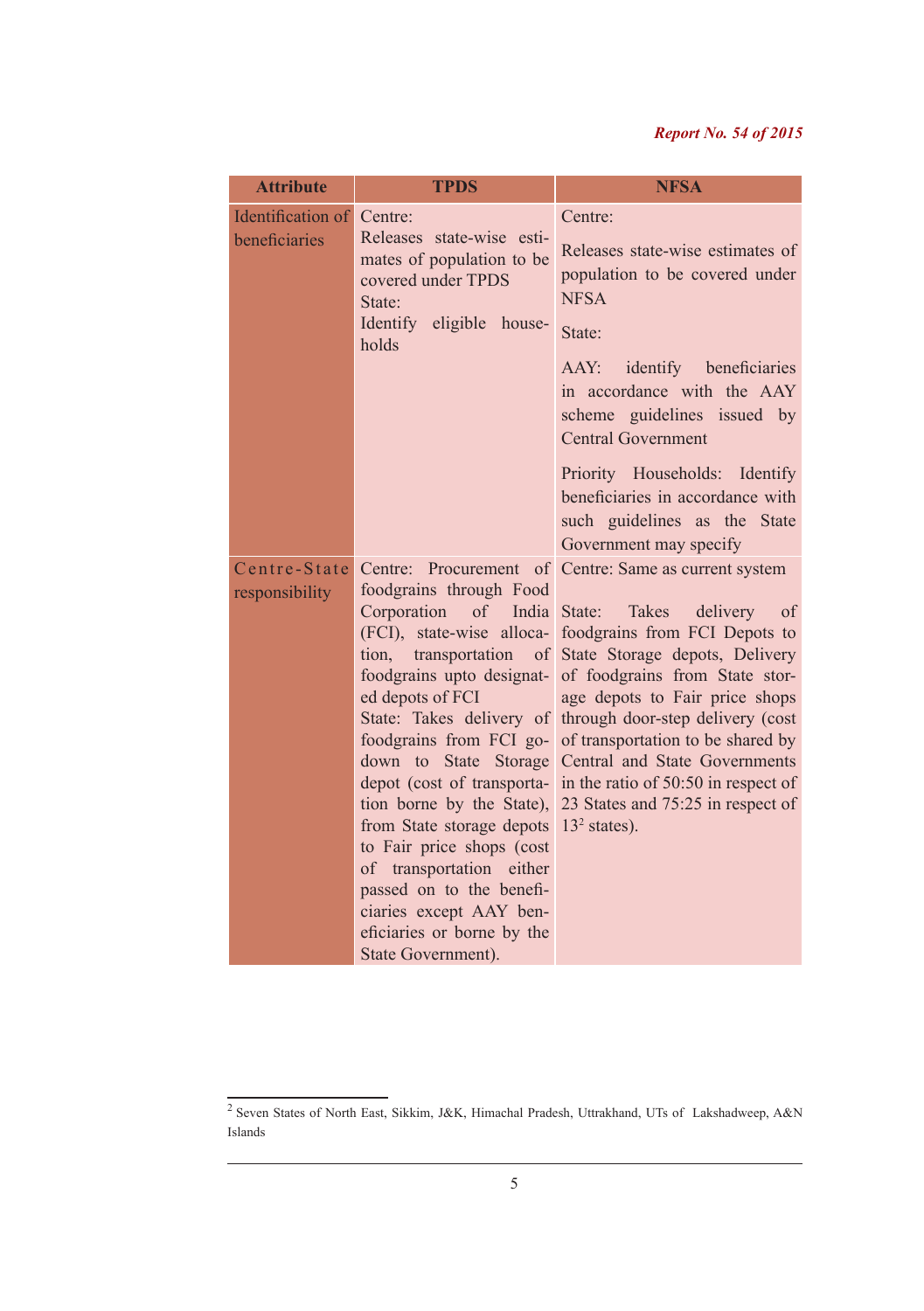| <b>Attribute</b>                                                | <b>TPDS</b>                                                                                                                                            | <b>NFSA</b>                                                                                                                                                                                                                                                                                          |
|-----------------------------------------------------------------|--------------------------------------------------------------------------------------------------------------------------------------------------------|------------------------------------------------------------------------------------------------------------------------------------------------------------------------------------------------------------------------------------------------------------------------------------------------------|
| Grievance<br>redressal<br>mechanism                             | State governments respon-<br>sible for ensuring moni-<br>toring; Vigilance Commit-<br>tees to be set up at State,<br>district, block and FPS<br>levels | State governments responsible<br>for ensuring monitoring; ap-<br>points district grievance redres-<br>sal officers, establishment of<br>State Food Commission for re-<br>view and implementation of the<br>NFSA, Vigilance Committees to<br>be set up at State, district, block<br>and FPS levels    |
| Non-supply of<br>foodgrains by<br>the Centre to<br><b>State</b> | No provision                                                                                                                                           | In case of short supply of<br>foodgrains from the central pool<br>to a State, the Central Govern-<br>ment shall provide funds to the<br>extent of short supply to the State<br>Government.                                                                                                           |
| <b>Food Security</b><br>Allowance                               | No provision                                                                                                                                           | In case of non-supply of entitled<br>quantities of foodgrains or meals<br>to entitled persons, such persons<br>shall be entitled to receive food<br>security allowance from the con-<br>cerned State Government to be<br>paid to each person as may be<br>prescribed by the Central Gov-<br>ernment. |

#### **1.4 Implications of switching over to NFSA**

- • **Additional Subsidy burden for Central Government** The estimated food subsidy was  $\overline{\xi}$  1,00,953 crore under TPDS before implementation of NFSA against the allocation of 563.70 lakh MT under TPDS and Other Welfare Scheme. Corresponding to the total estimated annual foodgrains requirement of 614.30 lakh MT under NFSA, the estimated subsidy requirement<sup>3</sup> is about  $\bar{\tau}$  1,27,733 crore. Hence, it implies an additional outlay of  $\bar{\bar{\xi}}$  26,780 crore per year on implementation of NFSA. **(Annex-1.1)**
- • **Financial implication for State Governments-** State/UT Governments are required to bear additional expenditure on grievance redressal bodies at District and State levels included in NFSA.

<sup>&</sup>lt;sup>3</sup> Based on economic cost for the year 2013-14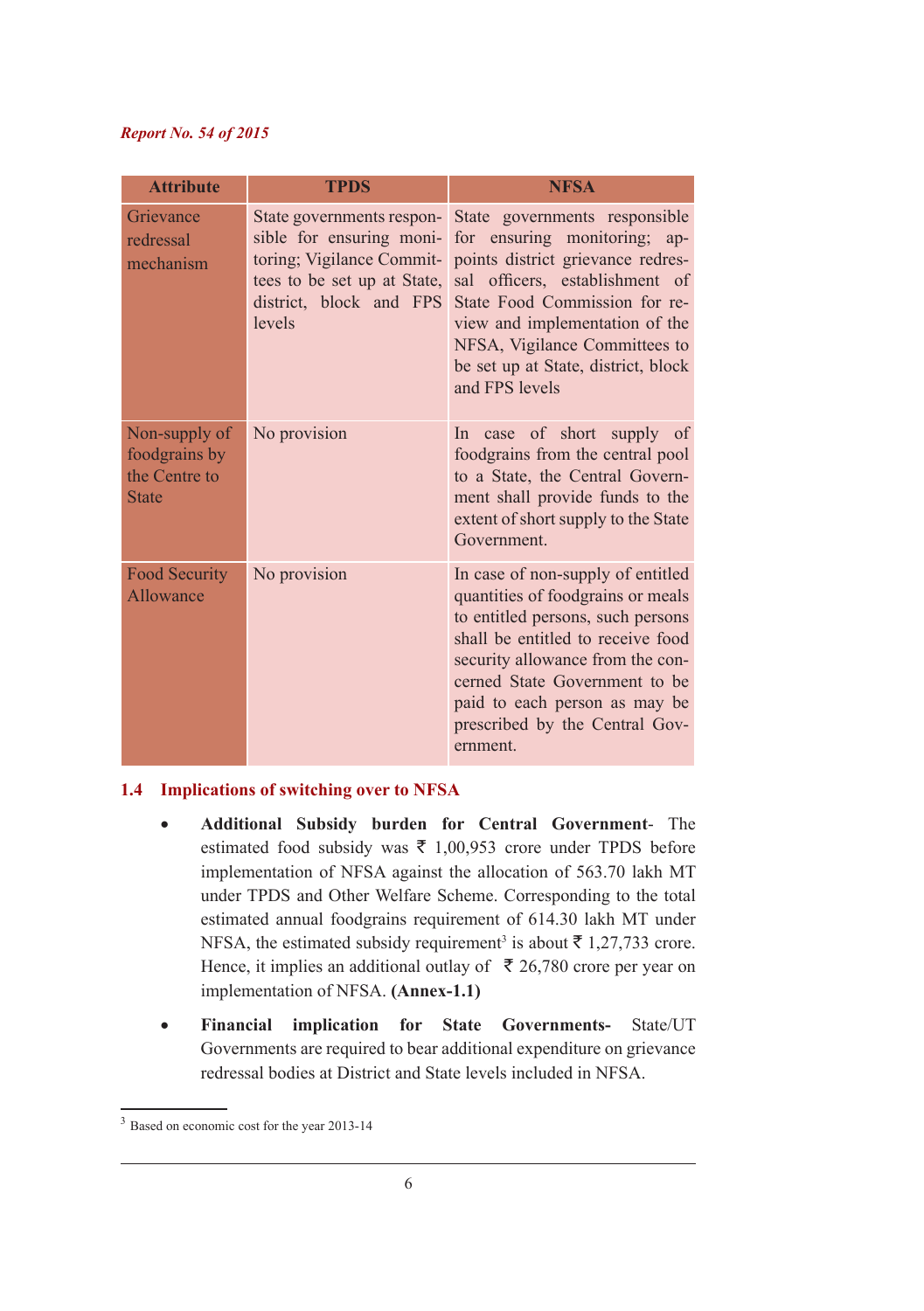**Sharing of expenditure by Central and States Governments-** The Central and the State/UT Governments are to share expenditure on intra-State movement of foodgrains, handling and fair price shop dealers' margin. The Ministry has notified rules for bifurcation of expenditure in August 2015. As per provisions of NFSA, payment of  $\bar{\xi}$  6,000 per delivery, as maternity benefit to pregnant and lactating women is to be shared between Central and State Governments in accordance with scheme to be formulated.

#### **Chart 1: Procurement and Distribution of foodgrains**



# **1.5 Requirements/preparedness for implementing NFSA**

To start allocation under NFSA to the States/UTs, the Ministry on 19 August 2013 instructed the States/UTs to certify, through a proforma, their preparedness with regard to the following measures:

- • **Identification of eligible households/beneficiaries**  finalization and notification of guidelines for identification of eligible households; and actual identification of households as per the guidelines.
- **Issue of ration cards** States are to issue fresh ration cards incorporating the provisions relating to women empowerment.
- • **Doorstep Delivery of foodgrains** To prevent last mile leakages, NFSA provides for delivery of foodgrains up to the fair price shop.
- **Sufficient and scientific storage capacity -** States are required to create sufficient storage capacity so as to meet the food requirements.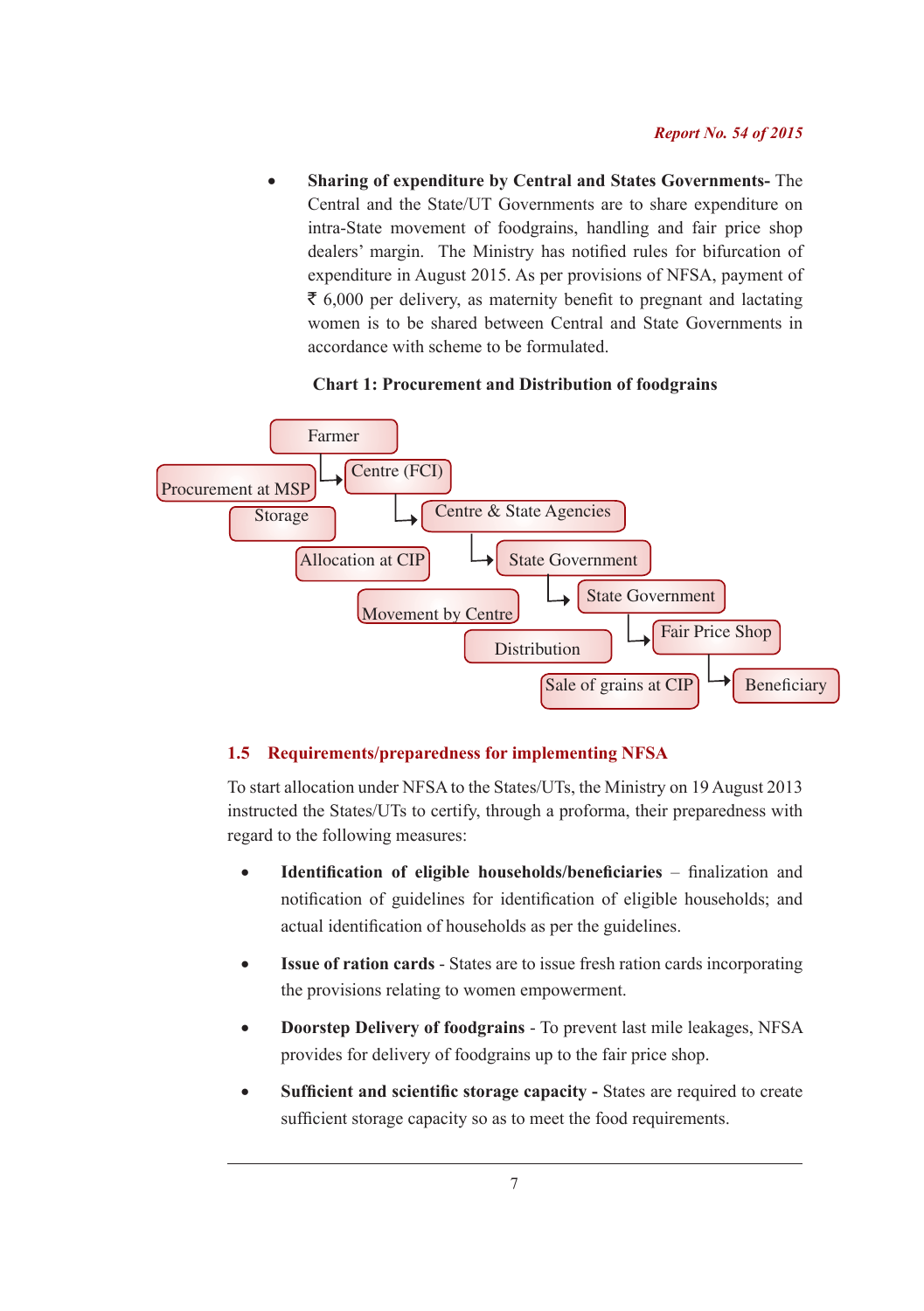- Internal Grievance Redressal Mechanism Call centre, helpline, designation of nodal officers are to be set up.
- • **District Grievance Redressal Officers-** DGROs to be appointed for each district in the State/ UTs.
- **State Food Commission-** State food commission to be set up in States/ UTs.

Ministry also stipulated that the above preparatory works be certified by each State/UT in a manner to withstand legal scrutiny. Further, in July 2014, the Ministry instructed the States to certify their preparedness in completion of computerization of TPDS operations such as, digitization of beneficiaries, computerization of supply chain management, transparency portal etc.

# **1.6 PDS (Control) Orders**

The Ministry notified the Public Distribution System (Control) Order, 2001 on 31 August 2001 to maintain supplies and secure availability and distribution of essential commodities under the TPDS which was amended on 29 June 2004. In order to bring the PDS(C) Order, 2001 in consonance with NFSA, the Ministry notified on 20 March 2015 the Targeted Public Distribution System (Control) Order, 2015 in supersession of the Public Distribution System (Control) Order, 2001 for maintaining supplies and securing availability and distribution of essential commodity, namely, foodgrains under the TPDS. The new Order contained further provisions for identification of beneficiaries, transparency and accountability, redressal grievance mechanism and digitization of beneficiary, ration card and other database. Under Clause 3 of the TPDS (C) Order, 2015 the State-wise percentage coverage of eligible households under the NFSA in rural and urban areas respectively for receiving subsidized foodgrains under the Targeted Public Distribution System was specified.

# **1.7 Timeframe for implementation of NFSA**

State Governments were to identify the eligible households within one year from the commencement of the NFSA i.e. upto 4 July 2014. The Ministry later extended this timeframe in June 2014 by three months. It was subsequently extended for a period of another six months and then again by six months up to 30 September 2015.

As of October 2015, 18 States/UTs were reported to have implemented the NFSA by covering 41.57 crore (51 *per cent*) beneficiaries against the total 81.34 crore beneficiaries to be covered in all 36 States/UTs. As given in the map below (green area indicates states implementing NFSA):